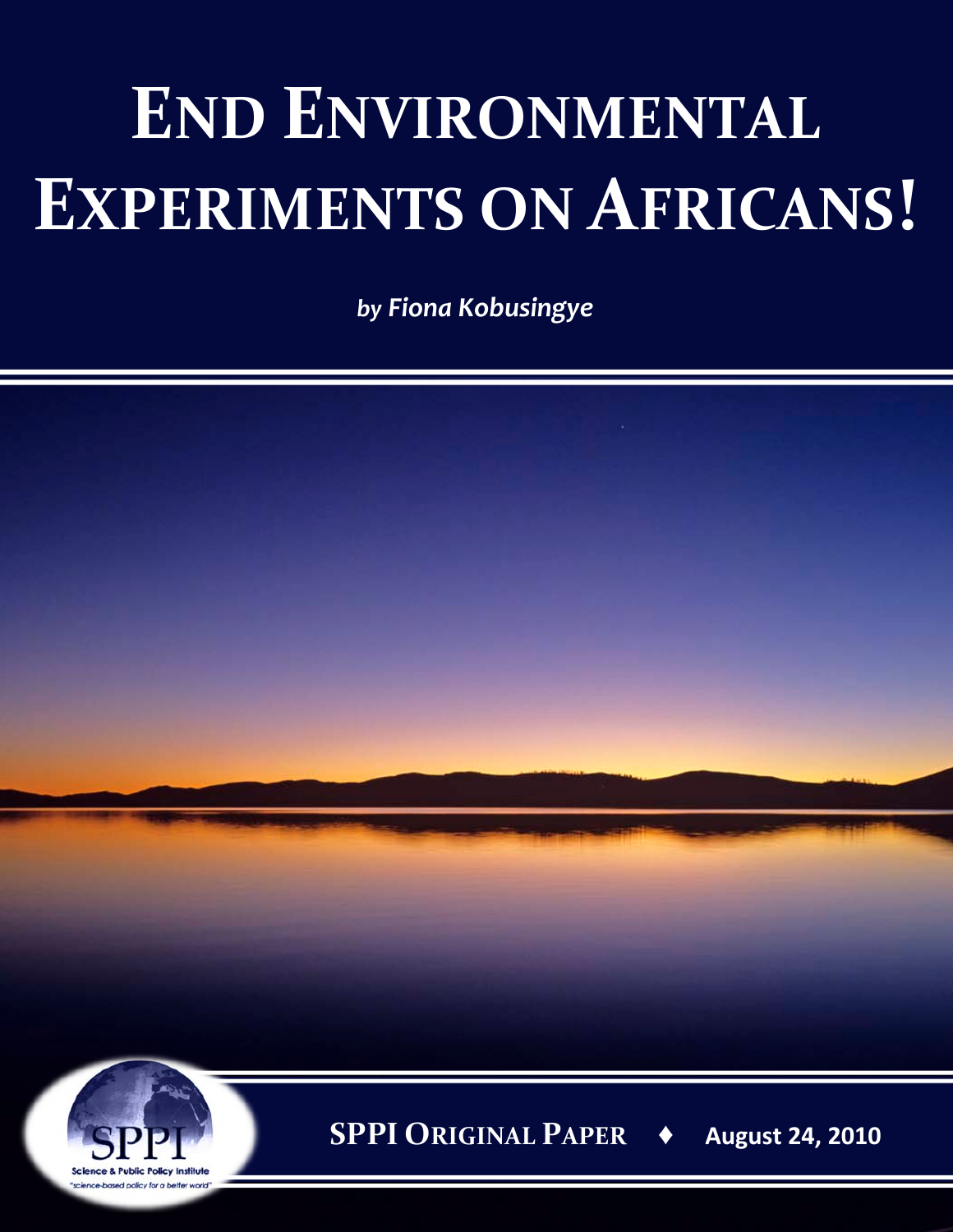## **END ENVIRONMENTAL EXPERIMENTS ON AFRICANS!**

*by Fiona Kobusingye* **|** August 23, 2010

I wish I had a shilling for every time someone told me spraying homes with DDT to prevent malaria is like using Africans in evil experiments. I would be a rich woman.

That claim is a blatant falsehood. Even worse, it hides the many ways poor Africans really are being used in environmental experiments that cause increased poverty, disease and death.

If any people were ever used in DDT experiments, it was Americans and Europeans. During World War II, this insecticide and mosquito repellant was sprayed on tents and around camps to keep American and British soldiers from getting malaria. After the war, millions of concentration camp survivors, and millions of German and Italian citizens were sprayed with DDT (right on their bodies) to prevent typhus.

Then in the 1950s and 1960s, America and Europe sprayed huge amounts of DDT all over, as a critical part of their campaign to eradicate malaria. Yes, they still had malaria in those countries! But not anymore.

Numerous scientific and medical studies found that DDT was safe, and that it did not cause cancer or other health problems worse that skin rashes, even with high levels of exposure. Anti-insecticide activists still say "some experts think" DDT "may be linked" to things such as low birth weights in newborn babies, lactation failure in nursing mothers or slight reductions in mental power. However, they have never been able to prove any of this – and we know malaria clearly does cause these problems.

America and Europe banned DDT anyway, but only after they had used it to eliminate malaria. And in Africa we only want to spray a little on the walls of houses, to keep mosquitoes out, keep them from biting if they do come in the house, and save millions of lives! Nothing else works as well, at any price.

America and Europe used a chemical (DDT) that environmentalists now claim is dangerous. But the chemical got rid of malaria. Nobody got cancer or other health problems from DDT. Just as important, around the same time, thousands of brave American and Canadian parents let their children be used in another health experiment: they had them inoculated with the Salk vaccine, to see if it would prevent polio. It worked! And it started a worldwide program that has almost eliminated that terrible disease.

If Africans used DDT for indoor residual spraying, they will be using a chemical that America, Europe, India, South Africa, Ethiopia, Mozambique, Namibia, Swaziland, Zambia and Zimbabwe have all shown is effective in fighting malaria, and safe for people and the environment.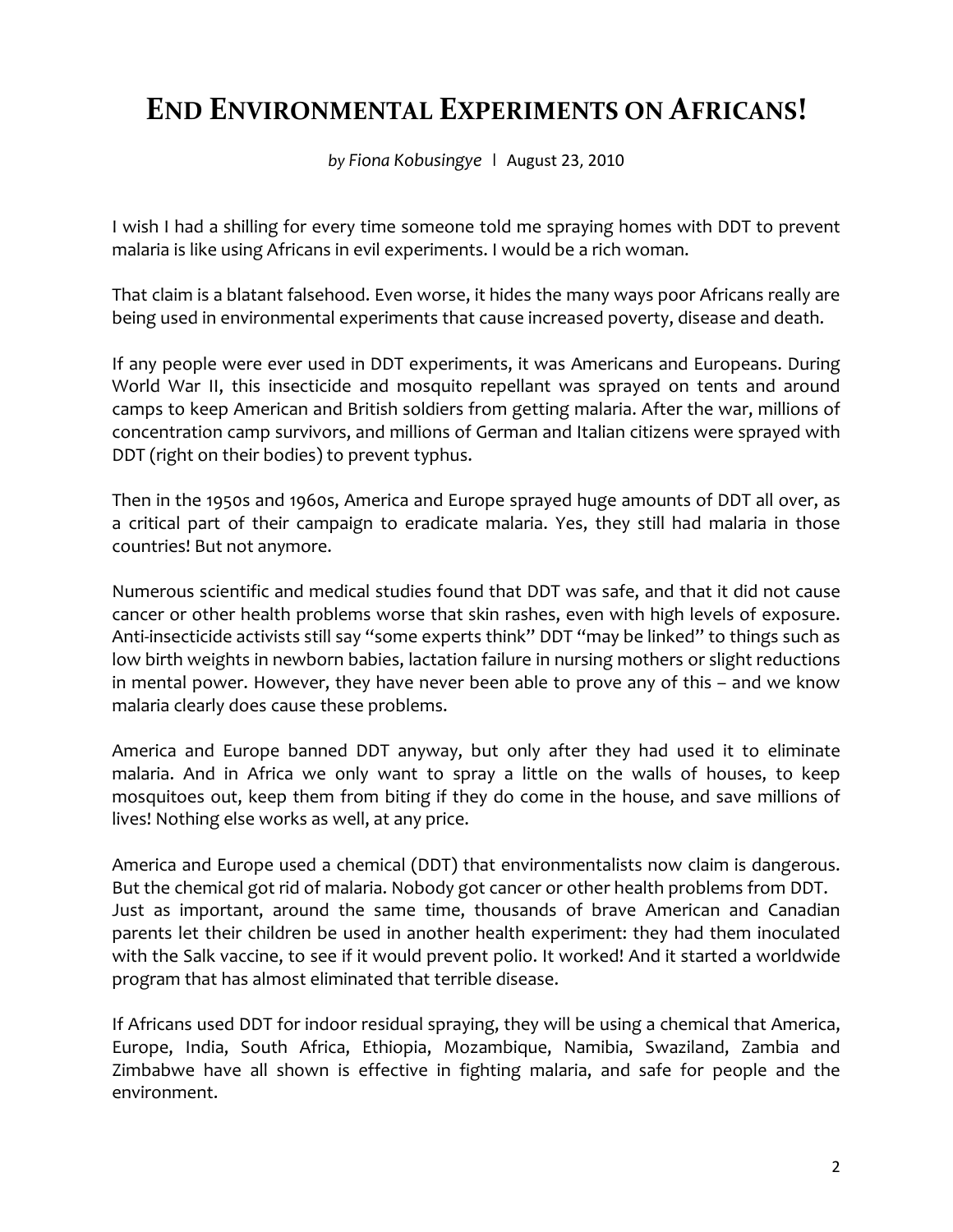But environmentalists still say, don't do it in Uganda, Rwanda and other countries where malaria is still killing our parents and babies. They say we should just use bed nets, ACT drugs and maybe some Icon. These things certainly help. But they only reduce malaria by 30% or so – whereas we could prevent and almost eradicate this disease, if we would also use DDT.

Bluntly put, environmentalists are using African parents and children in anti-DDT experiments. Against all the evidence from decades of using only nets and drugs and maybe other insecticides, they want to keep ignoring DDT as a long-lasting spatial insect repellant. They want to keep us doing what has at best worked only partially, on the assumption that maybe it will work better next year – or that a 30% malaria reduction is good enough.

They are playing with our lives. So are the government agencies, health NGOs and others who support their policies. This is wrong and immoral. And it is only one of the ways they use Africans as experimental laboratory animals. They are also denying us access to other modern technologies that can improve and save lives.

600 million people in sub-Sahara Africa live on two million shillings (\$900 USD) or less per year. Nearly 700 million never have electric power for lights, refrigeration, schools, shops and clinics – or have it only a few hours per week. Millions die from diseases that would be prevented, if they did not have to burn

**600 million people in sub-Sahara Africa live on two million shillings (\$900 USD) or less per year. Nearly 700 million never have electric power for lights, refrigeration, schools, shops and clinics – or have it only a few hours per week. Millions die from diseases that would be prevented, if they did not have to burn wood and dung, and had safe water, better healthcare and higher living standards that reliable, affordable electrical power would bring.**

wood and dung, and had safe water, better healthcare and higher living standards that reliable, affordable electrical power would bring.

But environmentalists constantly block coal, gas and hydro-electric power plants. They want us to live in experimental societies where people get whatever limited electrical power can be generated day to day with wind turbines or solar panels. They pressured the World Bank to reject loan applications for power plants in Ghana and South Africa, and support President Obama when he says Africans should focus on wind, solar and bio-fuel power, instead of fossil fuels.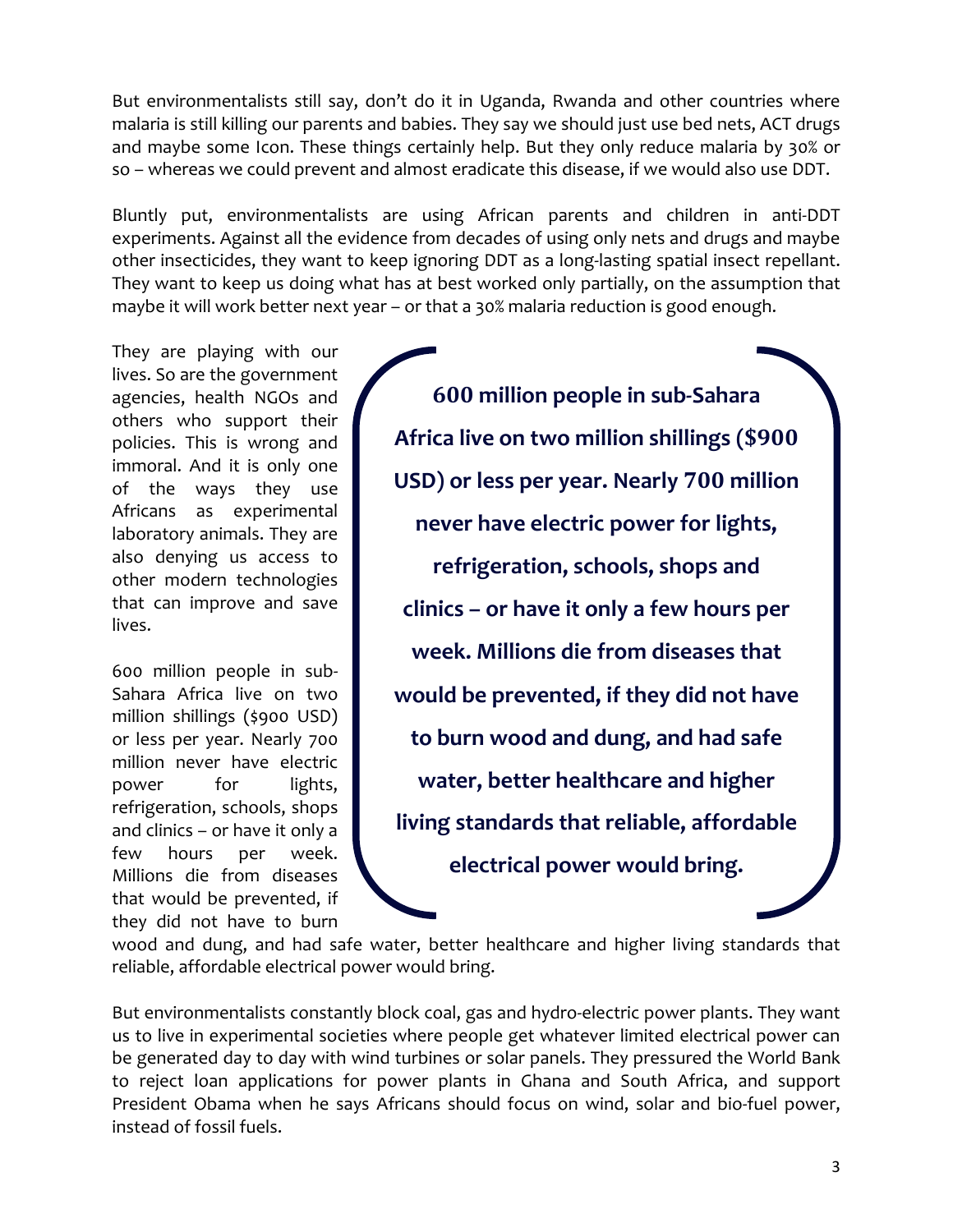Meanwhile, they live in wealthy countries, with all the electrical power they need. With the health, opportunity and prosperity electrical power brings. With freedom and mobility that cars and fossil fuels bring. With blessings most Africans can only dream of.

Radical greenies also oppose agricultural technologies that would bring a green revolution to Africa. They denounce seeds that have been "touched by corporations" – even hybrid, but especially biotech seeds – that produce bigger, more nutritious crops, resist plant diseases like banana wilt and cassava brown streak, survive droughts, thrive in nutrient-poor or saline soils, and require fewer pesticide applications.

They want us to rely on traditional "open-pollinated" seeds that have lower germination rates and crop yields – seeds that require more land and more backbreaking labor, but generate so little income that farmers stay impoverished for life, and people continue to starve.

China and India put up with this immoral eco-colonialism for decades. Finally, they had enough. They refused to be the environmentalists' experimental pawns any longer. They took charge of their own destinies, charted their own future, financed their own projects, and refused to be stopped again by anti-development green policies, politicians and pressure groups.

Uganda, the Great Lakes Region and all of Africa need to do the same thing. We have the land and natural resources, the bright and hard working people.

Let us be brave and bold! Let us become prosperous and healthy together.



*Fiona Kobusingye is co-chair of the Congress of Racial Equality Uganda and Kill Malarial Mosquitoes Now coalition.*